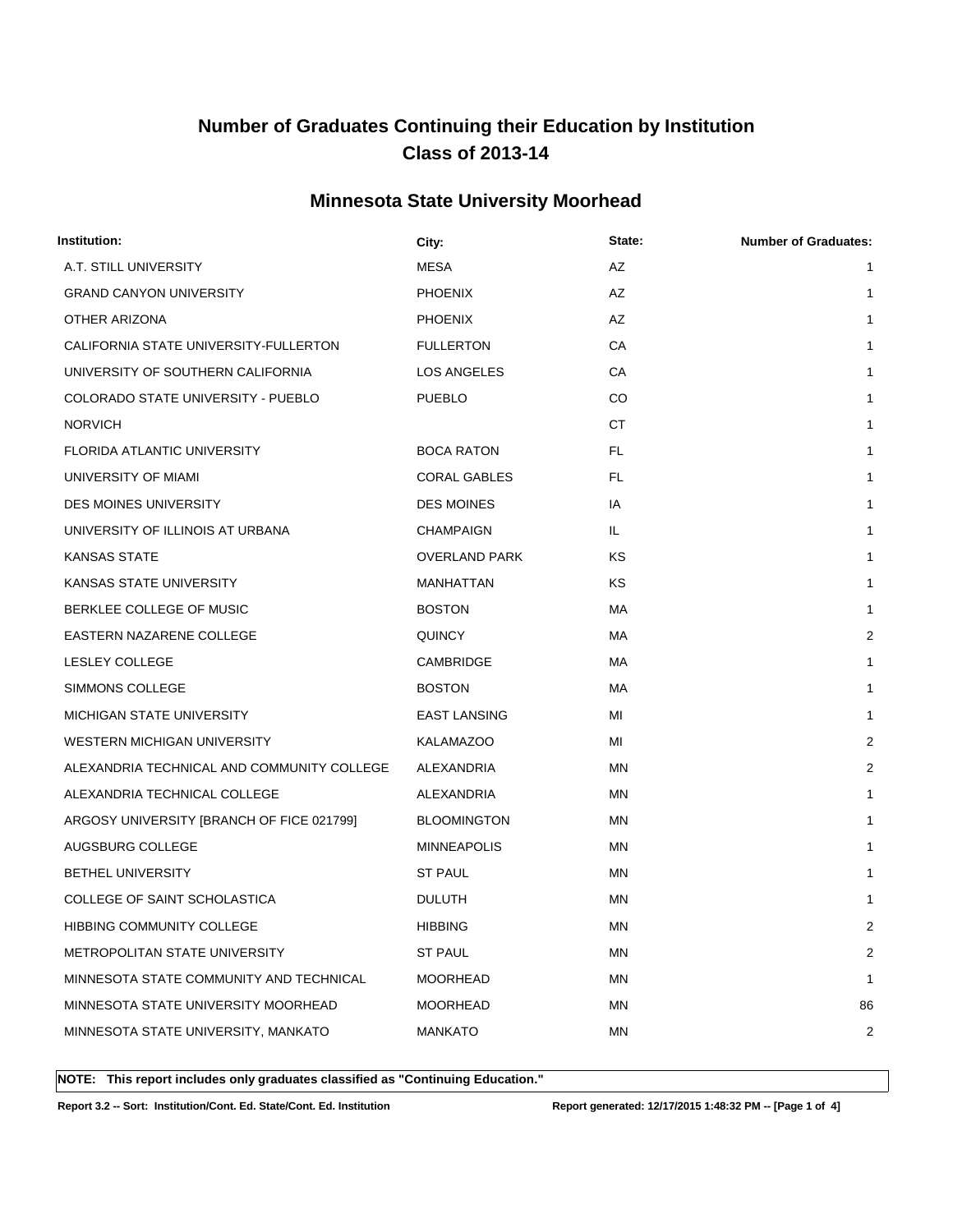### **Minnesota State University Moorhead**

| Institution:                              | City:              | State:    | <b>Number of Graduates:</b> |
|-------------------------------------------|--------------------|-----------|-----------------------------|
| NORTHWESTERN HEALTH SCIENCES UNIVERSITY   | <b>BLOOMINGTON</b> | <b>MN</b> | 3                           |
| SAINT MARYS UNIVERSITY OF MINNESOTA       | <b>WINONA</b>      | MN        | 2                           |
| SOUTHEAST TECHNICAL                       | <b>RED WING</b>    | <b>MN</b> | $\mathbf{1}$                |
| ST. CATHERINE UNIVERSITY                  | <b>ST PAUL</b>     | MN        | 1                           |
| ST. CLOUD STATE UNIVERSITY                | ST. CLOUD          | ΜN        | 3                           |
| ST. CLOUD TECHNICAL AND COMMUNITY COLLEGE | <b>ST CLOUD</b>    | ΜN        | 1                           |
| UNIV OF MINN MINNEAPOLIS CAMPUS           | <b>MINNEAPOLIS</b> | MN        | 1                           |
| UNIVERSITY OF MINNESOTA TWIN CITIES       | <b>MINNEAPOLIS</b> | ΜN        | $\overline{2}$              |
| UNIVERSITY OF MINNESOTA-DULUTH            | <b>DULUTH</b>      | <b>MN</b> | 2                           |
| UNIVERSITY OF ST THOMAS                   | <b>ST PAUL</b>     | ΜN        | 3                           |
| WALDEN UNIVERSITY                         | <b>MINNEAPOLIS</b> | ΜN        | 4                           |
| WILLIAM MITCHELL COLLEGE OF LAW           | <b>ST PAUL</b>     | ΜN        | 1                           |
| WINONA STATE UNIVERSITY                   | <b>WINONA</b>      | ΜN        | 1                           |
| A.T. STILL UNIVERISTY OF HEALTH SCIENCES  | <b>COLOMBIA</b>    | МO        | 1                           |
| AQUINAS INSTITUTE OF THEOLOGY             | ST LOUIS           | МO        | 1                           |
| SAINT LOUIS UNIVERSITY-MAIN CAMPUS        | ST LOUIS           | МO        | 1                           |
| MONTANA STATE UNIVERSITY-BOZEMAN          | <b>BOZEMAN</b>     | МT        | 2                           |
| <b>DUKE UNIVERSITY</b>                    | <b>DURHAM</b>      | NC.       | 1                           |
| DICKINSON STATE UNIVERSITY                | <b>DICKINSON</b>   | ND.       | 1                           |
| <b>FARGO CONSORTIUM</b>                   | <b>FARGO</b>       | <b>ND</b> | 1                           |
| <b>JAMESTOWN COLLEGE</b>                  | JAMESTOWN          | ND.       | 1                           |
| LAKE REGION STATE COLLEGE                 | <b>DEVILS LAKE</b> | ND.       | 1                           |
| MAYVILLE STATE UNIVERSITY                 | MAYVILLE           | ND.       | 1                           |
| NORTH DAKOTA STATE UNIV                   | <b>FARGO</b>       | ND.       | 16                          |
| NORTH DAKOTA STATE UNIVERSITY MAIN CAMPU  | <b>FARGO</b>       | ND.       | 1                           |
| OTHER NORTH DAKOTA                        | MAYVILLE           | <b>ND</b> |                             |
| RASMUSSEN COLLEGE                         | <b>FARGO</b>       | ND.       | 1                           |
| UNIV OF NORTH DAKOTA ALL CAMPUSES         | <b>GRAND FORKS</b> | ND.       | 6                           |
| UNIVERSITY OF NORTH DAKOTA-MAIN CAMPUS    | <b>GRAND FORKS</b> | ND.       | 12                          |
| VALLEY CITY STATE UNIVERSITY              | <b>VALLEY CITY</b> | <b>ND</b> | 1                           |
|                                           |                    |           |                             |

**NOTE: This report includes only graduates classified as "Continuing Education."** 

**Report 3.2 -- Sort: Institution/Cont. Ed. State/Cont. Ed. Institution Report generated: 12/17/2015 1:48:32 PM -- [Page 2 of 4]**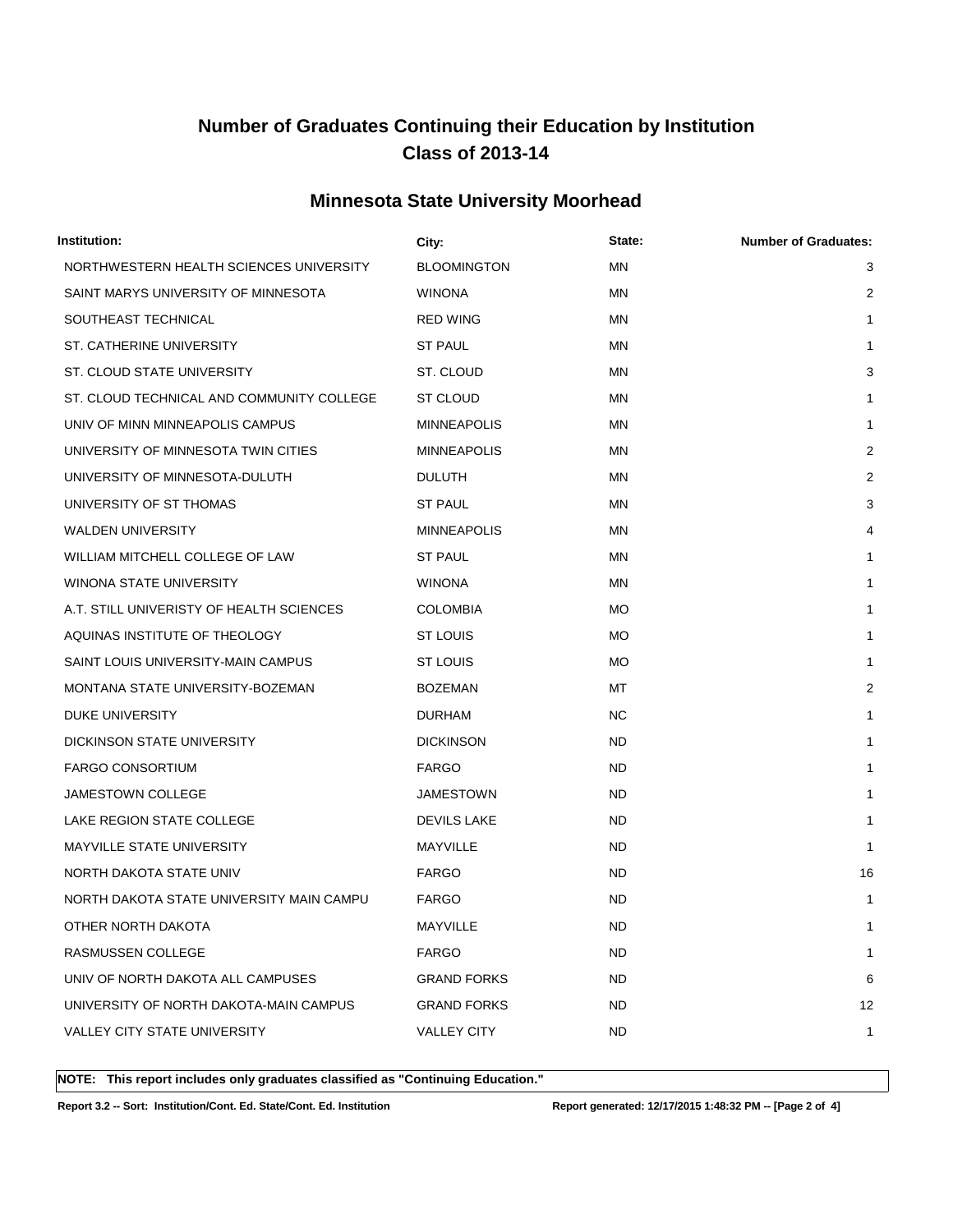### **Minnesota State University Moorhead**

| Institution:                                                 | City:                  | State:    | <b>Number of Graduates:</b> |
|--------------------------------------------------------------|------------------------|-----------|-----------------------------|
| <b>CREIGHTON UNIVERSITY</b>                                  | <b>OMAHA</b>           | <b>NE</b> | $\mathbf{1}$                |
| UNIVERSITY OF NEBRASKA AT OMAHA                              | <b>OMAHA</b>           | <b>NE</b> | $\mathbf{1}$                |
| NEW MEXICO STATE UNIVERSITY-MAIN CAMPUS                      | <b>LAS CRUCES</b>      | <b>NM</b> | 1                           |
| CORNELL UNIVERSITY-ENDOWED COLLEGES                          | <b>ITHACA</b>          | <b>NY</b> | 1                           |
| BOWLING GREEN ST UNIV ALL CAMPUSES                           | <b>BOWLING GREEN</b>   | <b>OH</b> | $\overline{2}$              |
| UNIVERSITY OF OKLAHOMA HEALTH SCIENCES C                     | OKLAHOMA CITY          | <b>OK</b> | $\mathbf{1}$                |
| PHILADELPHIA UNIVERSITY                                      | PHILADELPHIA           | <b>PA</b> | $\mathbf{1}$                |
| ROGER WILLIAMS UNIVERSITY                                    | <b>BRISTOL</b>         | RI.       | $\mathbf{1}$                |
| SOUTH DAKOTA STATE UNIVERSITY                                | <b>BROOKINGS</b>       | SD        | 1                           |
| UNIVERSITY OF TENNESSEE-CHATTANOOGA                          | <b>CHATTANOOGA</b>     | <b>TN</b> | $\mathbf{1}$                |
| <b>VANDERBILT UNIVERSITY</b>                                 | <b>NASHVILLE</b>       | TN        | 1                           |
| TEXAS STATE UNIVERSITY-SAN MARCOS                            | <b>SAN MARCOS</b>      | TX        | 1                           |
| UNIVERSITY OF VIRGINIA                                       | <b>CHARLOTTESVILLE</b> | <b>VA</b> | $\overline{2}$              |
| UNIVERSITY OF WASHINGTON                                     | <b>SEATTLE</b>         | <b>WA</b> | $\mathbf{1}$                |
| CONCORDIA UNIVERSITY-WISCONSIN                               | <b>MEQUON</b>          | WI        | $\mathbf{1}$                |
| UNIVERSITY OF WISCONSIN-EAU CLAIRE                           | EAU CLAIRE             | WI        | 1                           |
| UNIVERSITY OF WISCONSIN-MADISON                              | <b>MADISON</b>         | WI        | $\overline{2}$              |
| UNIVERSITY OF WISCONSIN-STEVENS POINT                        | <b>STEVENS POINT</b>   | WI        | 1                           |
| <b>KAPLAN ONLINE</b>                                         |                        |           | $\mathbf{1}$                |
| MINNESOTA STATE COLLEGE-MOORHEAD                             |                        |           | $\mathbf{1}$                |
| <b>OTHER INSTITUTION</b>                                     | <b>KATHMANDU</b>       |           | 1                           |
| SICHUAN INTERNATIONAL STUDIES UNIVERSITY                     | <b>CHONGQING CHINA</b> |           | 1                           |
| <b>TEMPLE UNIVERISTY</b>                                     | TOKOYO, JP             |           | $\overline{2}$              |
| UNIVERSITY OF DUBLIN                                         | <b>DUBLIN IRELAND</b>  |           | $\mathbf{1}$                |
| <b>Institution Name Not Given</b>                            |                        |           | 4                           |
| <b>Total Number of Graduates Continuing their Education:</b> |                        |           | 227                         |

**NOTE: This report includes only graduates classified as "Continuing Education."** 

**Report 3.2 -- Sort: Institution/Cont. Ed. State/Cont. Ed. Institution Report generated: 12/17/2015 1:48:32 PM -- [Page 3 of 4]**